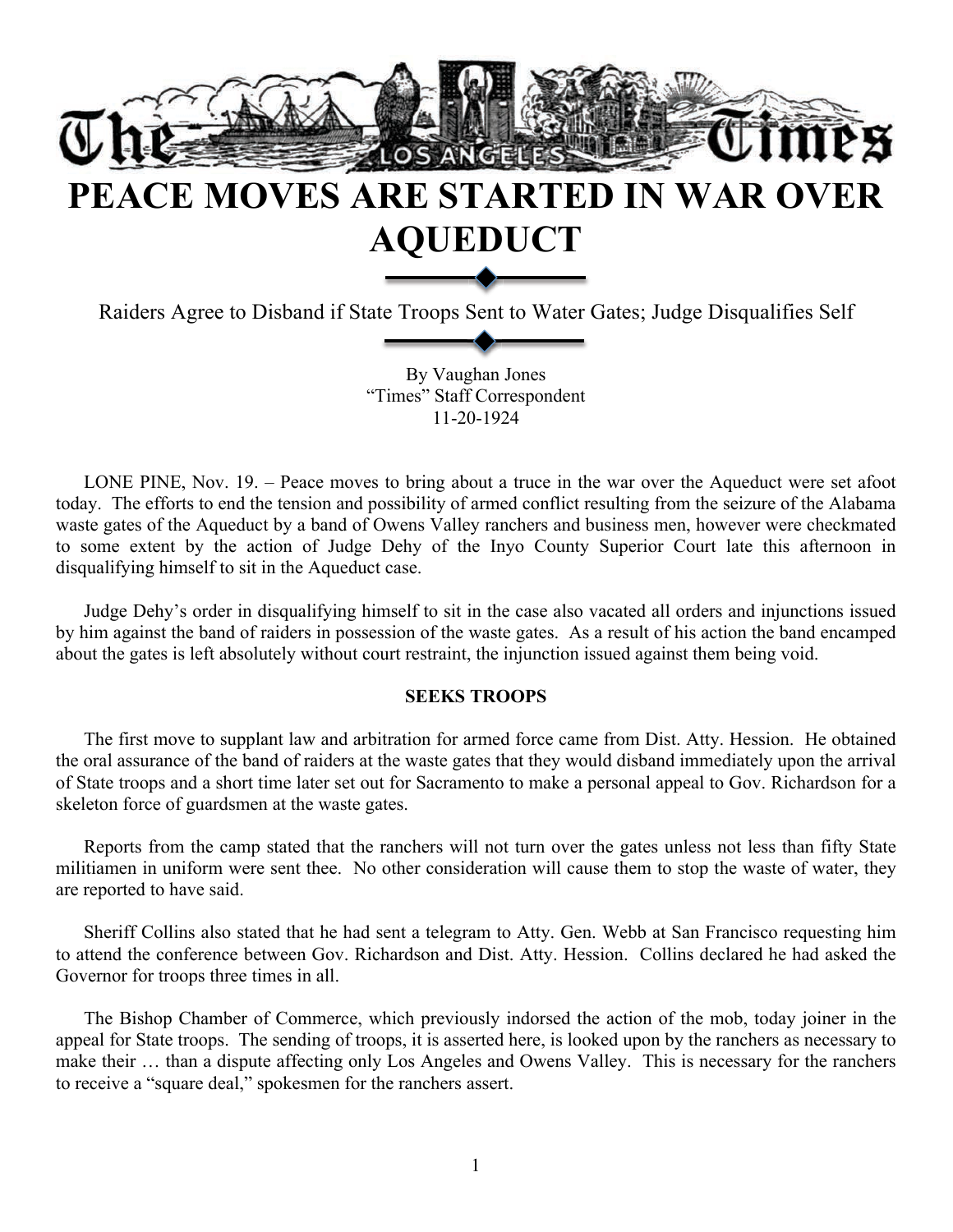The action of Dist. Atty. Hession represented the first tangible attempt toward a truce. A short time later, however, the Inyo County Board of Supervisors, in session at Independence, followed his lead.

They called into conference Karl Keough, president of the Owens valley Ditch Company and a recognized leader among the ranchers, and asked him if a resolution which would lay the groundwork for a board of arbitration in the Aqueduct problem would cause the ranchers to withdraw.

### **REFUSES TO ANSWER**

Mr. Keough refused to answer the board's query until he had conferred with W. W. Watterson, banker of Bishop, and other representatives of the ranchers. This conference was scheduled for late today and the answer is expected immediately after its conclusion.

The county Supervisors of Inyo county offered to have either Senator Hiram Johnson appoint an arbitration committee or to have the State Railroad Commission sit as an arbitration body in the case of the ranchers and business men would agree to disperse and lay their case befoe such an arbitration body.

The board is composed of George Neylor, chairman, Charles Partridge, C. E. Johnson, W. W. Butler and Amos P. Hancock.

The peace developments over-shadowed the self-imposed disqualification of Judge Dehy, but this was by far the most dramatic development in the fight over the Aqueduct today.

His disqualification affects only the temporary restraining order. It does not affect the damage action instituted by the city against the seventy-five or more defendants named, all of whom will be required to appear in the Inyo county court on or before the  $28<sup>th</sup>$  inst.

Judge Dehy is disqualified under the law preventing a judge, even though not interested, from sitting in a local cause of general public interest in a community in which he lives and concerning which there is likely to develop an active public opinion or strong feeling which might embarrass him in his ruling in such case, especially where one party to the action is outside the municipality or is a corporation, and in which case the local affairs and property interests might be affected.

#### **PREVENTS LEGAL ACTION**

S. B. Robinson, special counsel for the Board of Public Service Commissioners, and Attorney Henshaw, another lawyer for the board, arrived at Independence today with the intention of demanding court citations for the members of the raiding band which has seized the Alabama gates. The dramatic withdrawal of Judge Dehy from the case, however, prevented their appearance in court.

In the meantime no lessening in the tension throughout the valley was visible. The band at the control gates is being constantly reinforced. The greatest number of men and women to gather at the gates to date assembled there yesterday. The women prepared a barbecue for the men and served 700 persons, many of them children who had been brought with them from Bishop.

When Mr. Hession arrived at the gates on his peace mission he engaged in a short parley with the guards.